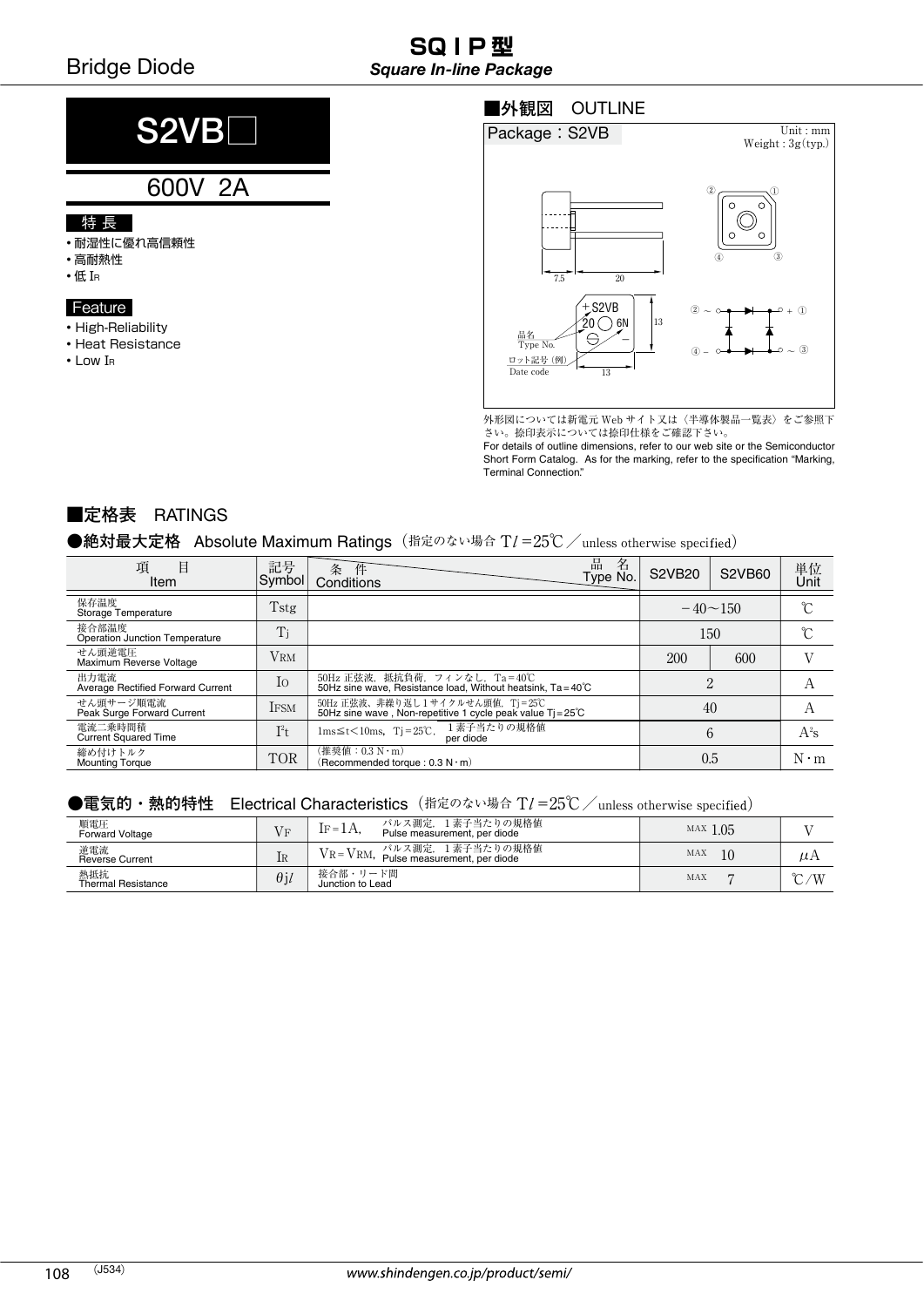#### ■特性図 **CHARACTERISTIC DIAGRAMS**





- \* Sine wave は 50Hz で測定しています。
- \* 50Hz sine wave is used for measurements.
- \*半導体製品の特性は一般的にバラツキを持っております。
- Typical は統計的な実力を表しています。
- \* Semiconductor products generally have characterristic variation.
	- Typical is a statistical average of the device's ability.